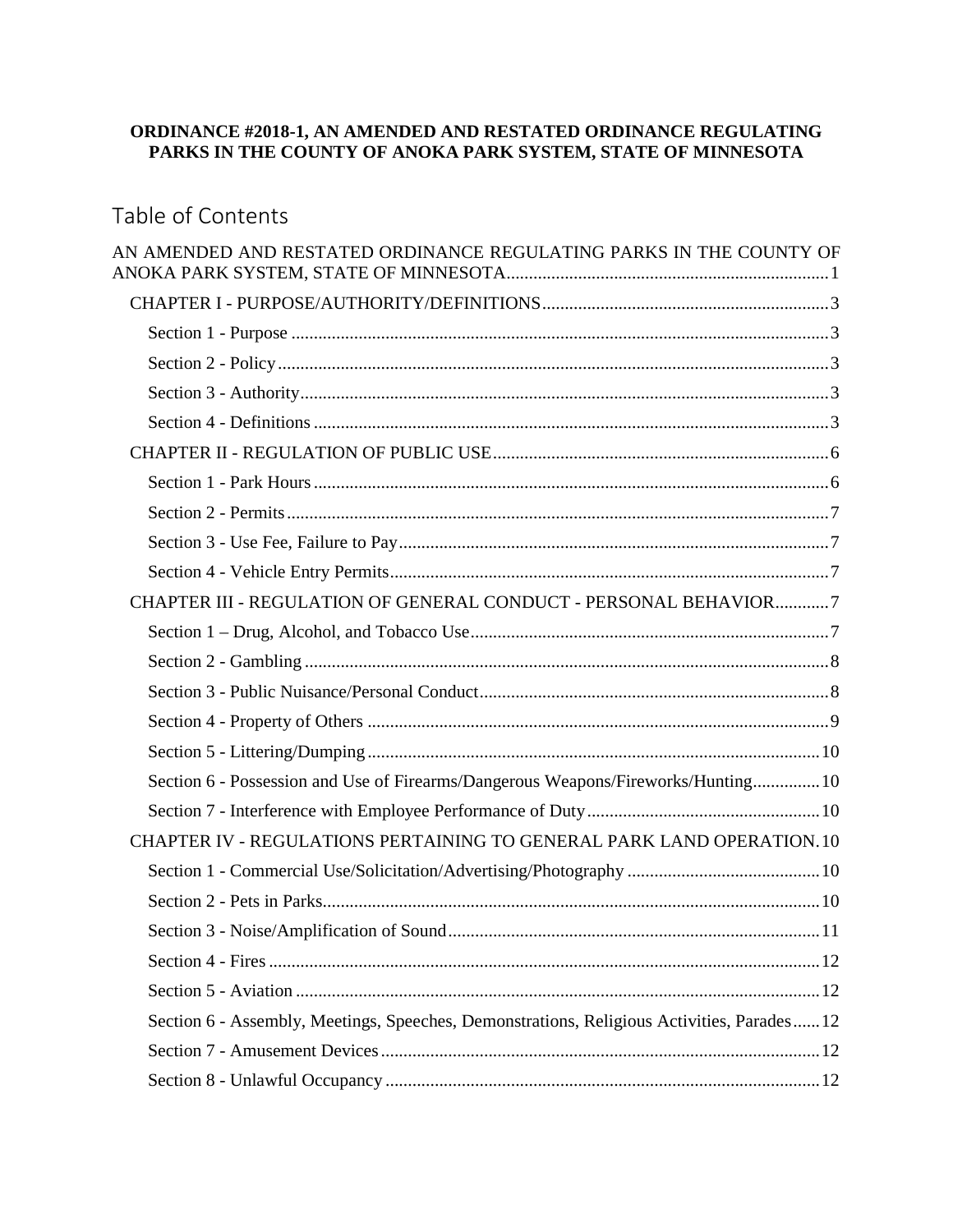| CHAPTER V - PROTECTION OF PROPERTY, STRUCTURES AND NATURAL RESOURCES  |  |
|-----------------------------------------------------------------------|--|
|                                                                       |  |
|                                                                       |  |
|                                                                       |  |
|                                                                       |  |
|                                                                       |  |
|                                                                       |  |
|                                                                       |  |
|                                                                       |  |
|                                                                       |  |
|                                                                       |  |
|                                                                       |  |
|                                                                       |  |
|                                                                       |  |
|                                                                       |  |
|                                                                       |  |
|                                                                       |  |
|                                                                       |  |
|                                                                       |  |
|                                                                       |  |
|                                                                       |  |
|                                                                       |  |
|                                                                       |  |
|                                                                       |  |
| CHAPTER VII - REGULATION OF MOTORIZED VEHICLES, TRAFFIC AND PARKING17 |  |
|                                                                       |  |
|                                                                       |  |
|                                                                       |  |
|                                                                       |  |
|                                                                       |  |
|                                                                       |  |
|                                                                       |  |
|                                                                       |  |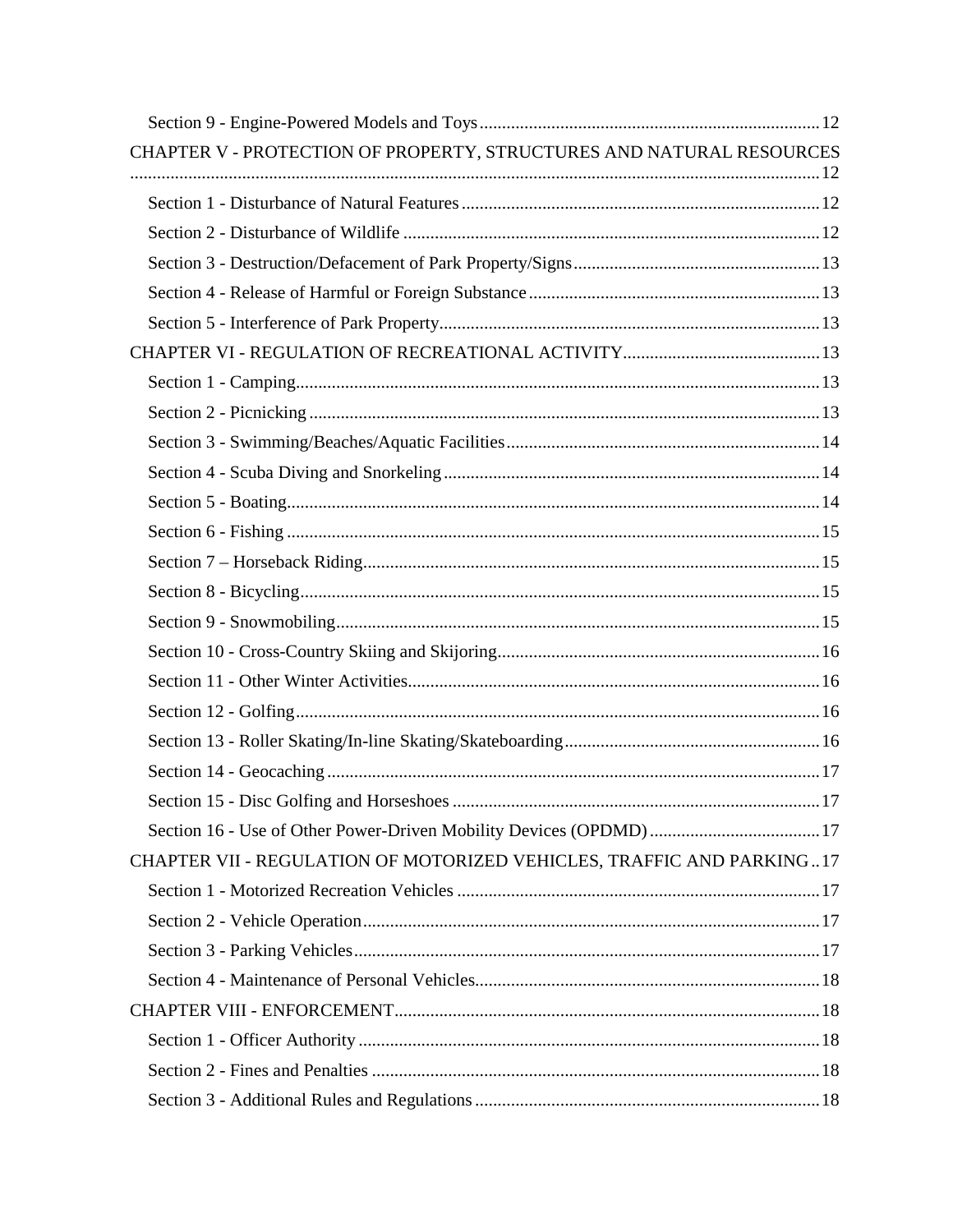| CHAPTER X - AMENDING/REPEALING OLD ORDINANCES/EFFECTIVE DATE  19 |  |
|------------------------------------------------------------------|--|

## <span id="page-2-0"></span>CHAPTER I - PURPOSE/AUTHORITY/DEFINITIONS

## <span id="page-2-1"></span>Section 1 - Purpose

The purpose of the Anoka County Parks and Recreation System is to positively impact the quality of life in Anoka County by providing natural resource based parks and outdoor recreation services for the public. The mission encompasses protection of the natural environment, improving the health of citizens and supporting a strong local economy. In accomplishing that mission, the Anoka County Parks and Recreation Department seeks to preserve, enhance and interpret natural resources and create user-friendly facilities, services and opportunities for public enjoyment. The Department also seeks to provide safe, clean, and well-maintained facilities that accommodate a broad and diverse population of users.

## <span id="page-2-2"></span>Section 2 - Policy

In order to accomplish this purpose, the Anoka County Board of Commissioners deems it reasonable, necessary, and desirable to provide an ordinance specifying rules and regulations in order to provide for: the safe and peaceful use of parklands; the education and recreation of the public; the protection and preservation of the property, facilities, and natural resources; and the safety and general welfare of the public.

## <span id="page-2-3"></span>Section 3 - Authority

The ANOKA COUNTY BOARD OF COMMISSIONERS, under Minnesota Statutes § 398.31- 398.35, in performing its primary duty of the acquisition, development, and maintenance of parks, wildlife sanctuaries, forest, and other resources, and providing the means for public access to historic sites, lakes, rivers, streams, and other natural phenomena; is granted full power and authority to acquire and establish parks and to operate, maintain, protect, and improve a park system and conduct a recreational program. As an aid to the accomplishment of these duties, the Board is granted the authority to enact ordinances and to declare that the violation thereof shall be a misdemeanor.

## <span id="page-2-4"></span>Section 4 - Definitions

a. "Alcoholic Beverage" includes any intoxicating beverage as defined by Minnesota law and includes beer and wine as further defined in this ordinance.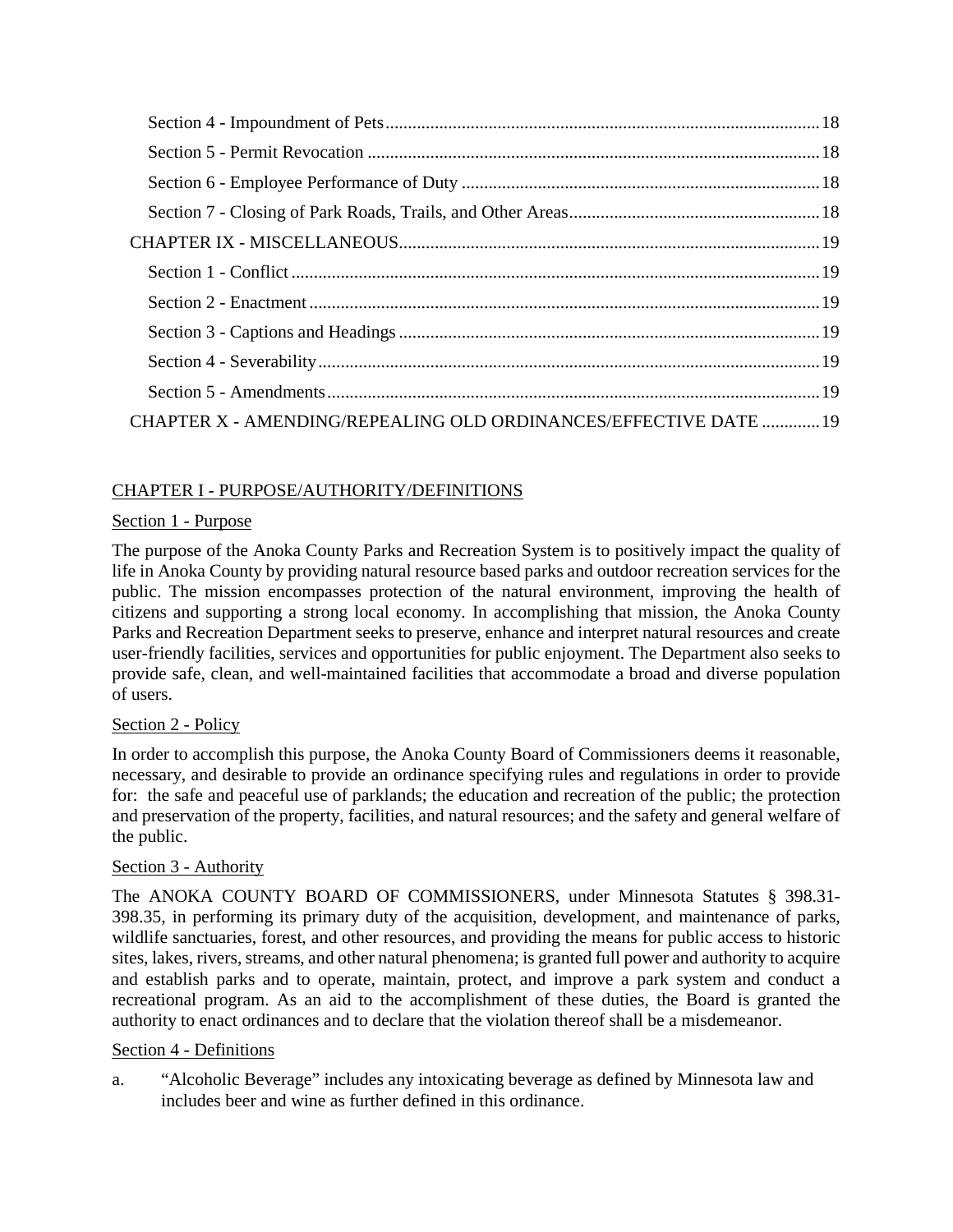- b. "Amusement Devices" means any contrivance, device, gadget, machine, or structure designed to test the skill or strength of the user or to provide the user with any sort of ride, lift, swing, or fall experience including, but not limited to, ball throwing contest device, pinball type device, electronic videos, animal ride devices, dunk tank, ball and hammer device, trampoline devices, and the like.
- c. "Area" or "areas" means a specified place within a park.
- d. "Authorized Employee" means any regular, temporary, seasonal, or intermittent employee vested with the authority to enforce the Park Ordinances.
- e. "Beach" means that part of a body of water and shore designated for swimming.
- f. "Beer" means any alcoholic malt beverage, including 3.2 beer.
- g. "Bicycle" means a vehicle with one to three wheels and a seat that is human powered, and includes a bicycle with an attached electric motor to assist with pedaling.
- h. "Board" means the appointed and elected members of the Anoka County Board of Commissioners.
- i. "Contractor" means any person or company contracted by Anoka County to provide specific services.
- j. "Constitutionally protected rights of expression" means a political, religious, or other constitutionally protected expression or activity of a non-commercial or non-business character as is specified under the United States and Minnesota Constitutions.
- k. "Conservation Area" means an individually designated unit within the Anoka County Park System established by the Anoka County Board of Commissioners for the purpose of natural resources restoration and management and open to hunting consistent with the Laws of the State of Minnesota.
- l. "Controlled substance" means any drug substance or immediate precursor in schedules 1 through 5 of Minnesota Statutes Section 152.02.
- m. "Director" means the person appointed by the Board to serve in the capacity of directing the Anoka County Parks and Recreation System.
- n. "Disc Golfing" means a game played much like traditional golf. Instead of using a ball and clubs, players use a flying disc from a tee area to an elevated target basket which is the "hole."
- o. "Dog Park" means an enclosed area of land where dogs are permitted to be off leash.
- p. "Employee" means any full or part-time regular, temporary, or seasonal worker, or authorized volunteer, in the employ of Anoka County working in the Parks and Recreation System.
- q. "Enforcement Officer" means a conservation officer or other peace officer that has the authority to arrest, without a warrant, any person detected in the actual violation of Anoka County Ordinance #2018-1.
- r. "Geocaching" means an outdoor recreational activity that involves the use of a Global Positioning System (GPS) receiver to find an object or geocache placed at a pre-determined location. The Internet is often used to provide the direction and coordinates of the geocache.
- s. "Glass Container" means any receptacle or holder used to contain or transport a liquid.
- t. "Glue" means any substance that releases vapors and which is used by a person for the purpose of inducing symptoms of intoxication, elation, excitement, confusion, dizziness, paralysis, irrational behavior, or in any manner changing, distorting or disturbing the balance or coordination of a person's audio, visual or mental processes.
- u. "Hiking" means traveling by foot; i.e., walking, jogging, running, or with an electric personal assistive mobility device.
- v. "Horse" means a horse, mule, hinny or donkey.
- w. "Horseback Riding" is the riding, leading, or tethering of a horse, mule, hinny or donkey.
- x. "Law Enforcement Officer" means any "Peace Officer" licensed by the Board of Peace Officer Standards and Training (POST) and meeting the definition assigned to it in Minnesota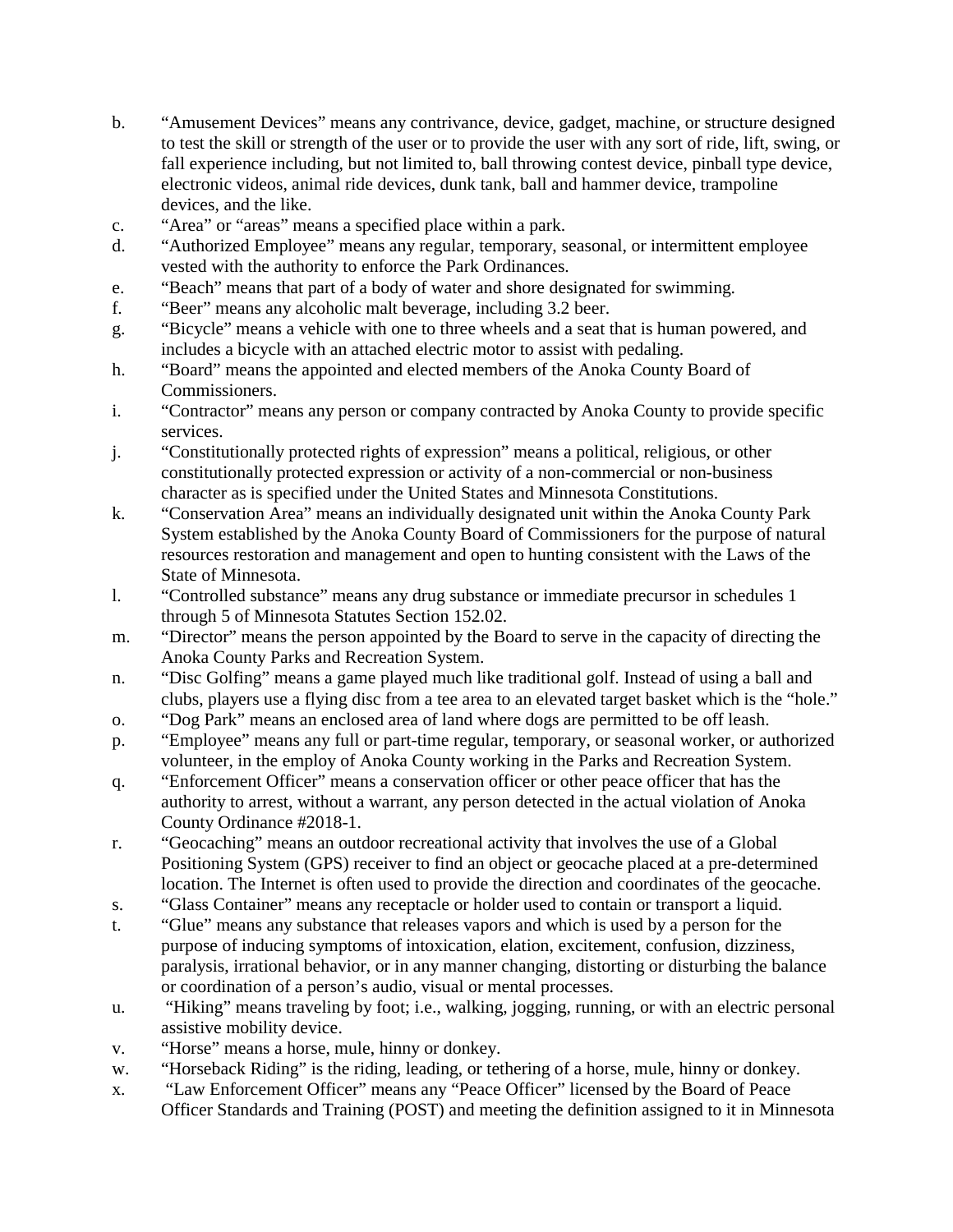Statutes Section 626.84, subdivision 1 (c). See "Peace Officer" below.

- y. "Leash" means a cord, rope, strap, harness, or other tether, which shall be securely fastened to the collar or harness of a dog or other pet or service animal and shall be of sufficient strength and length to keep such a dog or other animal under the handler's immediate control.
- z. "Motorized Recreational Vehicle" means any self-propelled, off the road or all-terrain vehicle including, but not limited to, snowmobile, mini-bike, amphibious vehicle, motorcycle, go-cart, trail bike, dune buggy, motorized skateboard, or all-terrain cycle. See also OPDMD below.
- aa. "Natural Resources" means all flora and fauna within parks and the physical factors upon which they depend; including air, water, soil, and minerals.
- bb. "OPDMD" means Other Power-Driven Mobility Devices and includes mobility devices powered by batteries, fuel, or other engines that are used by individuals with mobility disabilities for the purpose of locomotion, but that is not a wheelchair. The OPDMD that are likely to be used for these purposes are categorized as: 1) Single-user Electric (e.g., Segways, electric-assist bicycles, electric foot scooters, or electric track chairs); 2) Single-user Internal Combustion (e.g., motorized bicycles and mopeds, gas-powered foot scooters, off-highway motorcycles); Class 1 ATV, and Golf Cart; 3) Class 2 ATV; 4) Off-Road Vehicle; 5) Highway Licensed Vehicle; 6. Snowmobile.
- cc. "Park" means any land or water area and all facilities thereon including trails, under the jurisdiction, control, or ownership of Anoka County and designated by the Board as a unit of the Anoka County Parks and Recreation System.
- dd. "Parks and Recreation Department" means an operating unit of Anoka County responsible for the acquisition, development, programming, operation, and maintenance of the Anoka County Parks System.
- ee. "Peace Officer" means an employee of a law enforcement agency who is licensed by the Board of Peace Officer Standards and Training (POST), charged with the prevention and detection of crime and the enforcement of the general criminal laws of the state and who has the full power of arrest. Civil or peace officers include the Minnesota State Patrol, Sheriffs or Deputy Sheriffs, district or local police, and state conservation officers, whose duty it is to preserve the public peace.
- ff. "Permit" means the written permission that must be obtained from the Parks and Recreation Department to carry out a given activity.
- gg. "Person" or "Persons" means individuals, firms, corporations, societies, or any group or gathering whatsoever.
- hh. "Pest" means any plant, animal, or organism that is determined to be undesirable because it conflicts with park management objectives, creates an annoyance to park guests, or has the potential to create a health hazard.
- ii. "Pesticide" means a chemical or biological substance intended to control, prevent or destroy a pest, and/or a substance to be used as a plant regulator, defoliate, or a desiccant. Repellents are not considered a pesticide.
- jj. "Pet" means a dog or house cat that is tamed and domesticated and kept as a companion. See definition of Service Animal below, which is not a Pet for purposes of this Ordinance.
- kk. "Pollutant" means any substance, liquid, solid, or gas, which could cause contamination of air, land, or water so as to create or cause a nuisance or render unclean or noxious or impure, so as to be actually or potentially harmful or detrimental or injurious to public health, safety, welfare, or that of wildlife or vegetation.
- ll. "Possession" Physical Possession: Having a controlled substance on one's person with knowledge of the nature of the substance; or Constructive Possession: Having once possessed a controlled substance, continuing to exercise dominion and control over the substance up to the time of arrest, aiding and abetting another in possessing a controlled substance.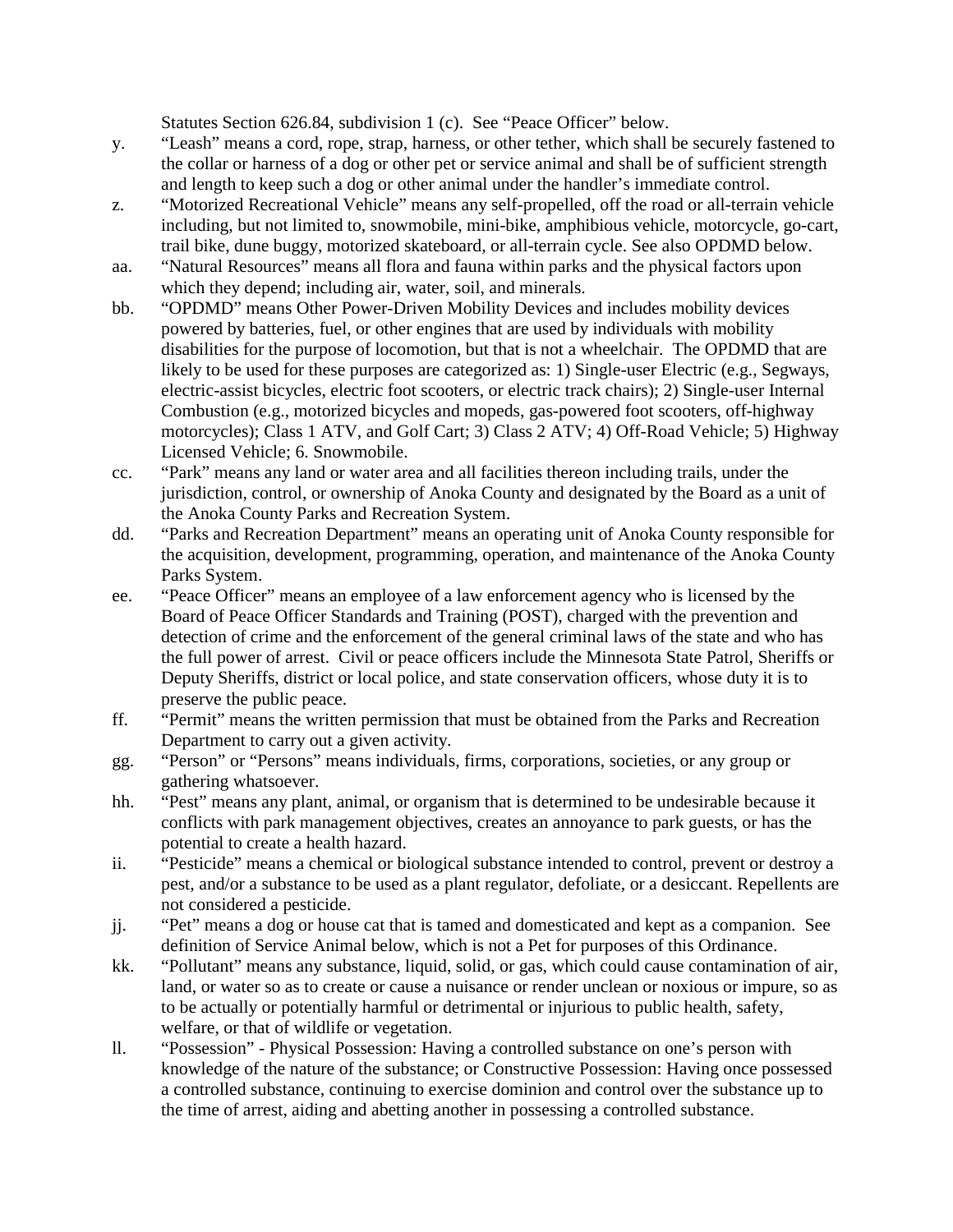- mm. "Property" means any land, waters, facilities, or possessions of Anoka County designated by the Board as a component of the Anoka County Parks and Recreation System.
- nn. "Regular Park Hours" means the hours of the day when the parks are open to general park use, as designated by this ordinance.
- oo. "Responsible Person" means the parent, guardian, or person having lawful custody and control of another person, including juveniles.
- pp. "Roller Skater" or "Roller Skating" is any person riding or propelling oneself by human power or gravity on wheeled devices that are worn on a person's feet or stood upon by a person. Such devices include, but are not limited to, roller skates, in-line skates, roller skis, skateboards and non-motorized scooters.
- qq. "Service Animals" are defined by the Americans with Disabilities Act (ADA) as dogs that are individually trained to do work or perform tasks for people with disabilities, including physical, psychiatric, sensory, or other mental disabilities.
- rr. "Skijoring" is a sport in which a skier is towed across a frozen surface by a dog.
- ss. "Special Use Permit" means a permit issued by the Parks and Recreation Department allowing exclusive or special use of park areas, trails, buildings or facilities, as described in this Ordinance and by Parks and Recreation Department policies.
- tt. "Park Services Manager" means an employee of Anoka County that directs and supervises ordinance enforcement for the Parks and Recreation Department.
- uu. "Trout Lake" means that part of the Anoka County Parks and Recreation System designated by the Board and recognized by the Minnesota Department of Natural Resources, allowing for legal trout fishing during the established trout fishing season.
- vv. "Unmanned Aerial Vehicle (UAV)" or "Drone" means an aircraft without a human pilot aboard, commonly referred to as a drone, which is operated by a ground-based or programmed controller.
- ww. Vehicle" means every device in, upon or by which any person or property is or may be transported or drawn upon a designated road or parking lot, except devices moved by human power or used exclusively upon stationary rails or tracks.
- xx. "Watercraft" means any contrivance used or designated for navigation on water.
- yy. "Water Park" means an aquatic recreation area with water-based facilities such as pools, slides with flowing water, play features, and related support facilities.
- zz. "Weapon" means any device including, but not limited to, firearms, bows, paint-ball guns, electronic weapons, slings, and pellet or BB guns from which a shot or projectile of any type is discharged or propelled by means of an explosive, gas, compressed air, or other means. An electronic weapon means a portable device which is designed, used, or intended to be used, offensively or defensively, to immobilize or incapacitate persons by the use of an electric current.
- aaa. "Wildlife" means any living creature, not human, wild by nature, endowed with sensation, power of voluntary motion, including, but not limited to, mammals, birds, fish, amphibians, reptiles, crustaceans, and mollusks.
- bbb."Wine" means a vinous alcoholic beverage containing not more than 14 percent alcohol by volume.

## <span id="page-5-0"></span>CHAPTER II - REGULATION OF PUBLIC USE

## <span id="page-5-1"></span>Section 1 - Park Hours

It shall be unlawful for any person to enter or remain in a park outside of regular hours unless:

a. Participating in a County led program that occurs outside of regular park hours, camping in a park, being in a park area or facility specifically designated by the County for use outside of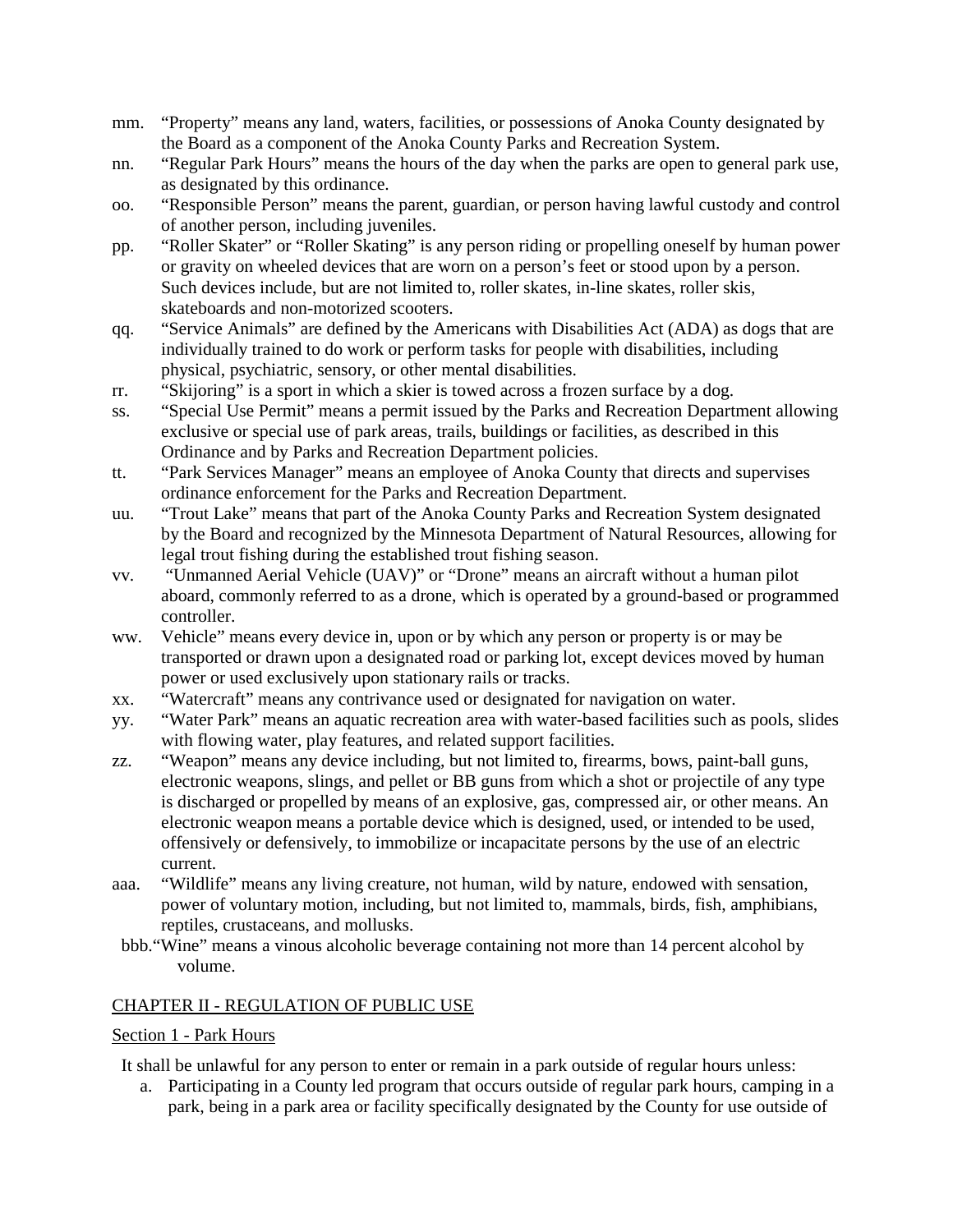regular park hours, or in possession of a valid Permit allowing said use. Parks shall be open to the public daily from 5:00 a.m. until 10:00 p.m. and this time frame shall be known as regular park hours; or,

b. To be in any park or portion thereof at any time that has been closed by the authorization of the Director or designee for the protection of park property or for the health, safety, or welfare of the public.

## <span id="page-6-0"></span>Section 2 - Permits

It shall be unlawful for a person to violate any provisions of a Permit. Permits shall be required:

- a. For the exclusive or special use of park areas, buildings, trails, or facilities.
- b. For races, runs, and special events not conducted by the County.
- c. For any entertainment, tournament, exhibition, or special use.

Issuance of Permits shall be established through regulations established by the Director.

#### <span id="page-6-1"></span>Section 3 - Use Fee, Failure to Pay

It shall be unlawful for any person to use, without payment, any facility for which a fee is charged unless the payment is waived by the Director or designee.

## <span id="page-6-2"></span>Section 4 - Vehicle Entry Permits

It shall be unlawful for any person to enter a park with a motor vehicle without appropriately displaying a valid annual or daily entry permit unless at a park or in an area specifically exempted from such requirement or by permission granted by the Director or designee.

#### <span id="page-6-3"></span>CHAPTER III - REGULATION OF GENERAL CONDUCT - PERSONAL BEHAVIOR

#### <span id="page-6-4"></span>Section 1 – Drug, Alcohol, and Tobacco Use

- a. Serve, possess or consume any alcoholic beverage within a park in violation of Minnesota Statutes; or,
- b. Serve, possess, or consume any alcoholic beverage, except beer and wine within a park, unless otherwise authorized by Special Permit; or,
- c. Use, manufacture, possess, constructively possess, sell, give away, barter, exchange, distribute, or otherwise transfer any controlled substance, except on a lawful prescription by a person licensed by law to prescribe and administer controlled substances; or,
- d. Inhale, breathe, drink, or be or become intoxicated by reason of inhaling, breathing, or drinking any substance defined as "glue"; or,
- e. Sell, barter, furnish, or give alcoholic beverages to a person under 21 years of age; or,
- f. Purchase or attempt to purchase any alcoholic beverage, if under the age of 21; or,
- g. Induce a person under the age of 21 years to purchase or procure any alcoholic beverage; or,
- h. Possess or bring beer or wine into a park, in large quantities (e.g., kegs, barrels, case lots) for personal consumption without a Special Permit; or,
- i. Sell, buy, give, receive, or consume beer or wine in parking areas, on park roadways, or on park trails; or,
- j. Consume or display any alcoholic beverage at sites where the Parks and Recreation Department or its agent is a licensed vendor of alcoholic beverages, unless purchased at that site, or authorized by Special Permit; or,
- k. Use any form of tobacco product, including e-cigarettes, in or around Anoka County park facilities or in other locations as designated by the Director.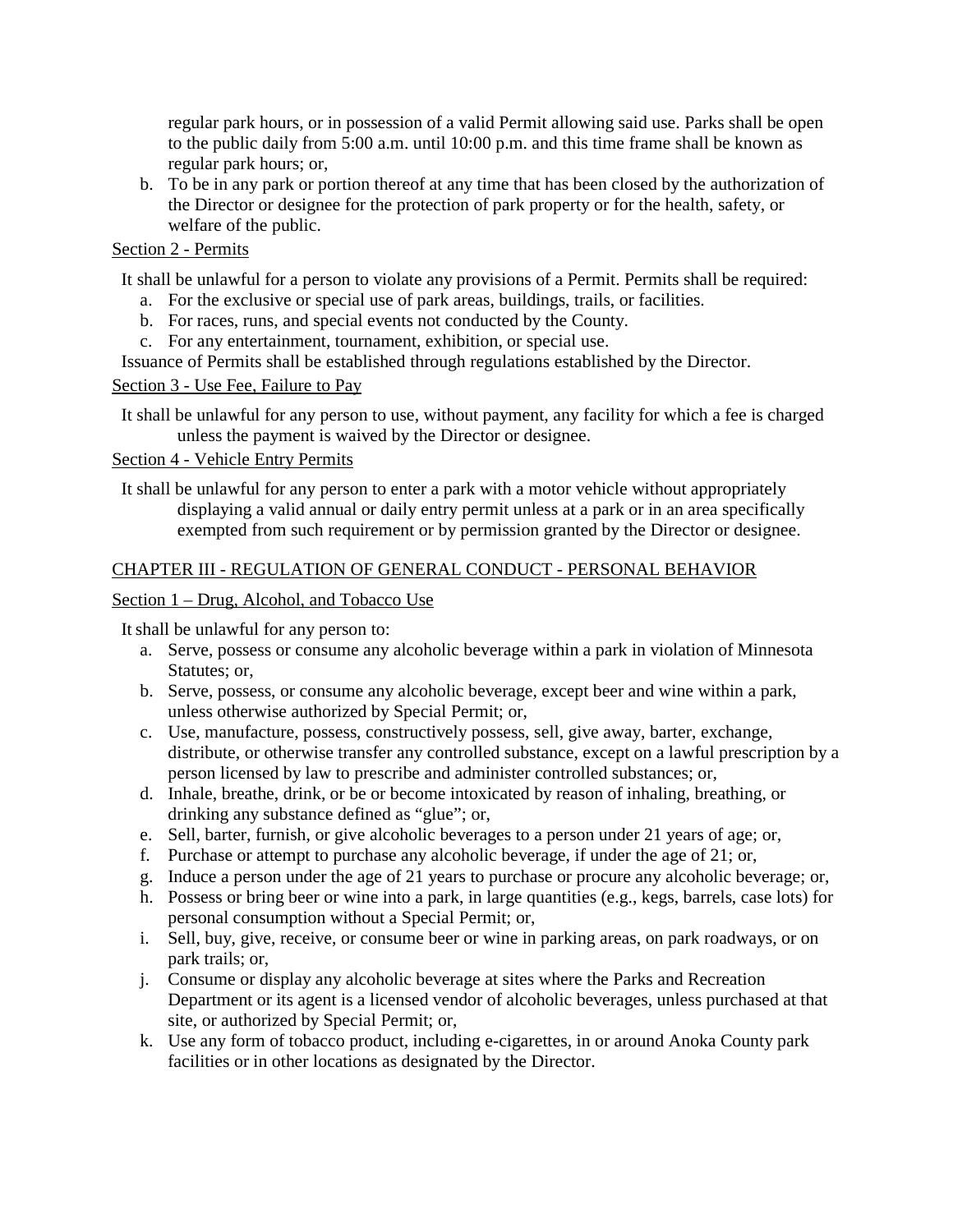#### <span id="page-7-0"></span>Section 2 - Gambling

It shall be unlawful for any person to gamble or participate in any game of chance for a consideration of items of value; excepting private social bets or chance drawings not incidental to organized, commercialized, or systematic gambling.

#### <span id="page-7-1"></span>Section 3 - Public Nuisance/Personal Conduct

It shall be unlawful for any person to:

- a. Expose his or her genitals, pubic area, buttocks, or female breast below the top of the areola, with less than a fully opaque covering within a park.
- b. Conceal their identity in a public place by means of a robe, mask, or other disguise, unless incidental to amusement or entertainment or weather protection. Nothing in this provision is intended to prevent individuals from wearing a hijab, veil, headscarf, or other articles of clothing in conformity with their religion or culture.
- c. For purposes of this ordinance, Minnesota Statutes Chapter 609, Sections 609.705, 609.71, 609.713, 609.715, 609.72, 609.74, are hereby incorporated by reference and are listed as follows:
	- i. 609.705 Unlawful Assembly When three or more persons assemble, each participant is guilty of unlawful assembly, which is a misdemeanor, if the assembly is:
		- 1. With intent to commit any unlawful act by force; or,
		- 2. With intent to carry out any purpose in such manner as to disturb or threaten the public peace; or,
		- 3. Without unlawful purpose, but the participants so conduct themselves in a disorderly manner as to disturb or threaten the public peace.
	- ii. 609.71 Riot When three or more persons assembled disturb the public peace by an intentional act or threat of unlawful force or violence to person or property, each participant therein is guilty of riot (third degree) and may be sentenced to imprisonment for not more than one year or to payment of a fine of not more than \$1,000, or both; or if the offender, or to the offender's knowledge any other participant, is armed with a dangerous weapon, they are guilty of riot (second degree) and may be sentenced to imprisonment for not more than five years or to payment of a fine of not more than \$10,000, or both; or if death results, and one of the persons is armed with a dangerous weapon, they are guilty of riot (first degree) and may be sentenced to imprisonment for not more than 20 years or to payment of a fine for not more than \$35,000, or both.
	- iii. 609.713 Threats of Violence

Subdivision 1. Threaten violence; intent to terrorize.

Whoever threatens, directly or indirectly, to commit any crime of violence with purpose to terrorize another or to cause evacuation of a building, place of assembly, vehicle or facility of public transportation or otherwise to cause serious public inconvenience, or in a reckless disregard of the risk of causing such terror or inconvenience may be sentenced to imprisonment for not more than five years or to payment of a fine of not more than \$10,000, or both. As used in this subdivision, "crime of violence" has the meaning given "violent crime" in section [609.1095, subdivision 1,](https://www.revisor.mn.gov/statutes/?id=609.1095#stat.609.1095.1) paragraph (d).

Subd. 2. Communicates to terrorize.

Whoever communicates to another with purpose to terrorize another or in reckless disregard of the risk of causing such terror, that explosives or an explosive device or any incendiary device is present at a named place or location, whether or not the same is in fact present, may be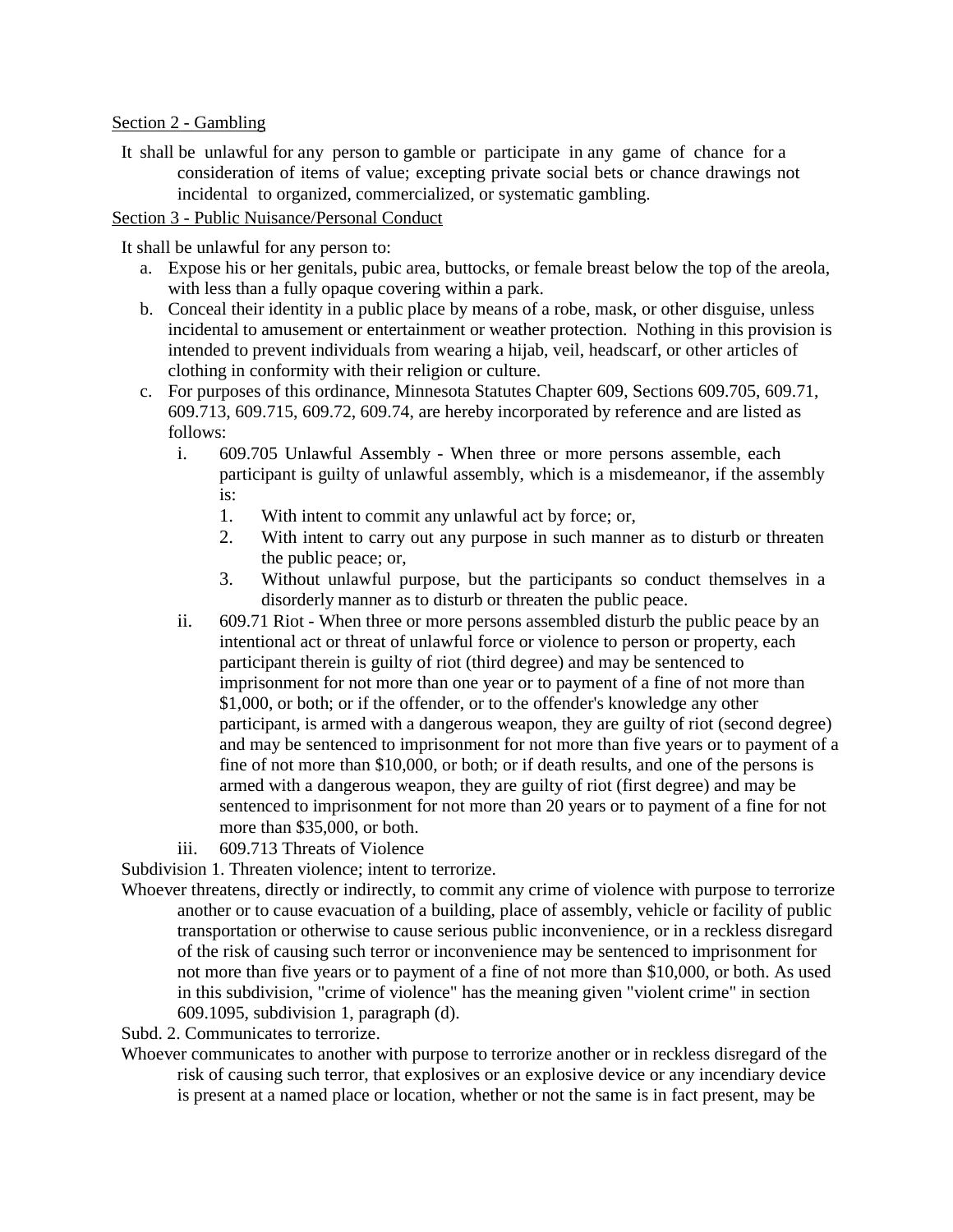sentenced to imprisonment for not more than three years or to payment of a fine of not more than \$3,000, or both.

- Subd. 3. Display replica of firearm.
- (a) Whoever displays, exhibits, brandishes, or otherwise employs a replica firearm or a BB gun in a threatening manner, may be sentenced to imprisonment for not more than one year and one day or to payment of a fine of not more than \$3,000, or both, if, in doing so, the person either:

(1) causes or attempts to cause terror in another person; or,

- (2) acts in reckless disregard of the risk of causing terror in another person.
- (b) For purposes of this subdivision:

(1) "BB gun" means a device that fires or ejects a shot measuring .18 of an inch or less in diameter; and,

(2) "replica firearm" means a device or object that is not defined as a dangerous weapon, and that is a facsimile or toy version of, and reasonably appears to be a pistol, revolver, shotgun, sawed-off shotgun, rifle, machine gun, rocket launcher, or any other firearm. The term replica firearm includes, but is not limited to, devices or objects that are designed to fire only blanks.

- iv. 609.715 Present at Unlawful Assembly Whoever without lawful purpose is present at the place of an unlawful assembly and refuses to leave when so directed by a law enforcement officer is guilty of a misdemeanor.
- v. 609.72 Disorderly Conduct
- Subdivision 1. Whoever does any of the following in a public or private place, including on a school bus, knowing, or having reasonable grounds to know that it will, or will tend to, alarm, anger or disturb others or provoke an assault or breach of the peace, is guilty of disorderly conduct, which is a misdemeanor.
- (a) Engages in brawling or fighting; or,
- (b) Disturbs an assembly or meeting, not unlawful in its character; or,
- (c) Engages in offensive, obscene, abusive boisterous, or noisy conduct or in offensive, obscene, or abusive language tending reasonably to arouse alarm, anger, or resentment in others.
- A person does not violate this section if the person's disorderly conduct was caused by an epileptic seizure, Tourette Syndrome, or similar uncontrollable condition.
- Caregiver; penalty for disorderly conduct. A caregiver, as defined in section [609.232,](https://www.revisor.mn.gov/statutes/?id=609.232) who violates the provisions of subdivision 1 against a vulnerable adult, as defined in section [609.232,](https://www.revisor.mn.gov/statutes/?id=609.232) may be sentenced to imprisonment for not more than one year or to payment of a fine of not more than \$3,000, or both.
	- vi. 609.74 Public Nuisance Whoever by an act or failure to perform a legal duty intentionally does any of the following is guilty of maintaining a public nuisance, which is a misdemeanor:
		- 1. Maintains or permits a condition which unreasonably annoys, injures or endangers the safety, health, morals, comfort or repose of any considerable number of members of the public; or,
		- 2. Interferes with, obstructs or renders dangerous for passage, any public highway or right-of-way, or waters used by the public; or,
		- 3. Is guilty of any other act or omission declared by law to be a public nuisance and for which no sentence is specifically provided.

## <span id="page-8-0"></span>Section 4 - Property of Others

It shall be unlawful for any person to intentionally disturb, harass, or interfere with a park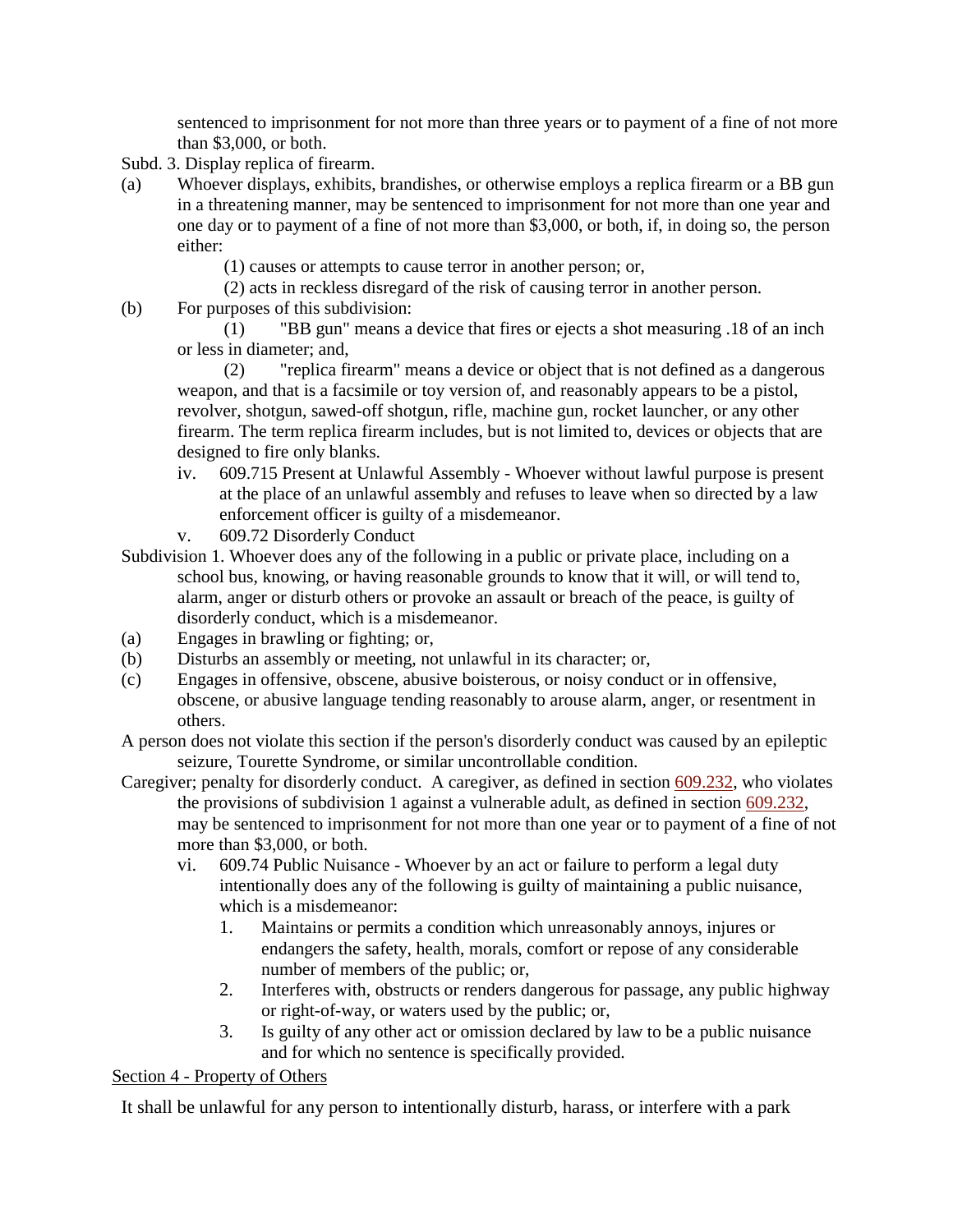visitor's property or the property of an Anoka County employee, agent, or an authorized contractor working in the Anoka County Parks System.

## <span id="page-9-0"></span>Section 5 - Littering/Dumping

It shall be unlawful for any person to:

- a. Deposit, scatter, drop, dispose, or abandon in a park: any waste, bottles, cans, charcoal, ashes, sewage, waste, or other material, except in receptacles provided for such purposes; or,
- b. Dispose of any household or yard waste or commercial waste in a park, except at county designated compost sites, in accordance with compost site rules and regulations; or,
- c. Leave or store personal property in any park outside of regular park hours without a Permit.

<span id="page-9-1"></span>Section 6 - Possession and Use of Firearms/Dangerous Weapons/Fireworks/Hunting

It shall be unlawful for any person to:

- a. Have in their possession, fire, discharge, or cause to be fired or discharged across, in, or into any portion of a park, any gun or firearm, spear, bow and arrow, crossbow, sling shot, air or gas weapon, or any other dangerous weapon or projectile, except in areas and at times designated by the Board or the Director for such use, or where an individual carries a recognized Permit, unless prohibited by state or federal laws; or,
- b. Possess, set off, or attempt to set off or ignite any firecracker, fireworks, smoke bombs, rockets, black powder guns, or other pyrotechnics or explosives without authorization from the Board or Director; or,
- c. Engage in hunting or the taking of wild animals as defined in Minnesota Statutes § 97A, subdivisions 55, 47 and 26, within any park, except in areas provided and designated for that purpose or, without having a Permit from the Board or the Director.

## <span id="page-9-2"></span>Section 7 - Interference with Employee Performance of Duty

It shall be unlawful for any person to impersonate any employee or contractor of Anoka County or interfere with, harass, or hinder any employee or contractor in the lawful discharge of their duties.

## <span id="page-9-3"></span>CHAPTER IV - REGULATIONS PERTAINING TO GENERAL PARK LAND OPERATION

## <span id="page-9-4"></span>Section 1 - Commercial Use/Solicitation/Advertising/Photography

It shall be unlawful for any person to:

- a. Solicit, sell, or otherwise peddle any goods, wares, merchandise, services, liquids, or edibles in a park except by authorized concession or written permission granted by Permit from the Board, the Director or designee; or,
- b. Operate a still, motion picture, video, or other camera for commercial purposes in a park without a Permit issued by the Director or designee; or,
- c. Expose, distribute, or place any sign, advertisement, flyers, notice, poster, or display in a park without a Special Permit issued by the Director or designee.

## <span id="page-9-5"></span>Section 2 - Pets in Parks

- a. Permit a pet or companion animal, except for a trained service animal, to enter or be in a park except in parking lots, in campsites, on approved trails, or in dog parks without authorization from the Director or designee; or,
- b. Bring a pet into a park, unless in a designated area and controlled on a leash, or unless in a dog park established for off-leash uses; or,
- c. Permit a pet to disturb, harass, or interfere with any park visitor or a park visitor's property,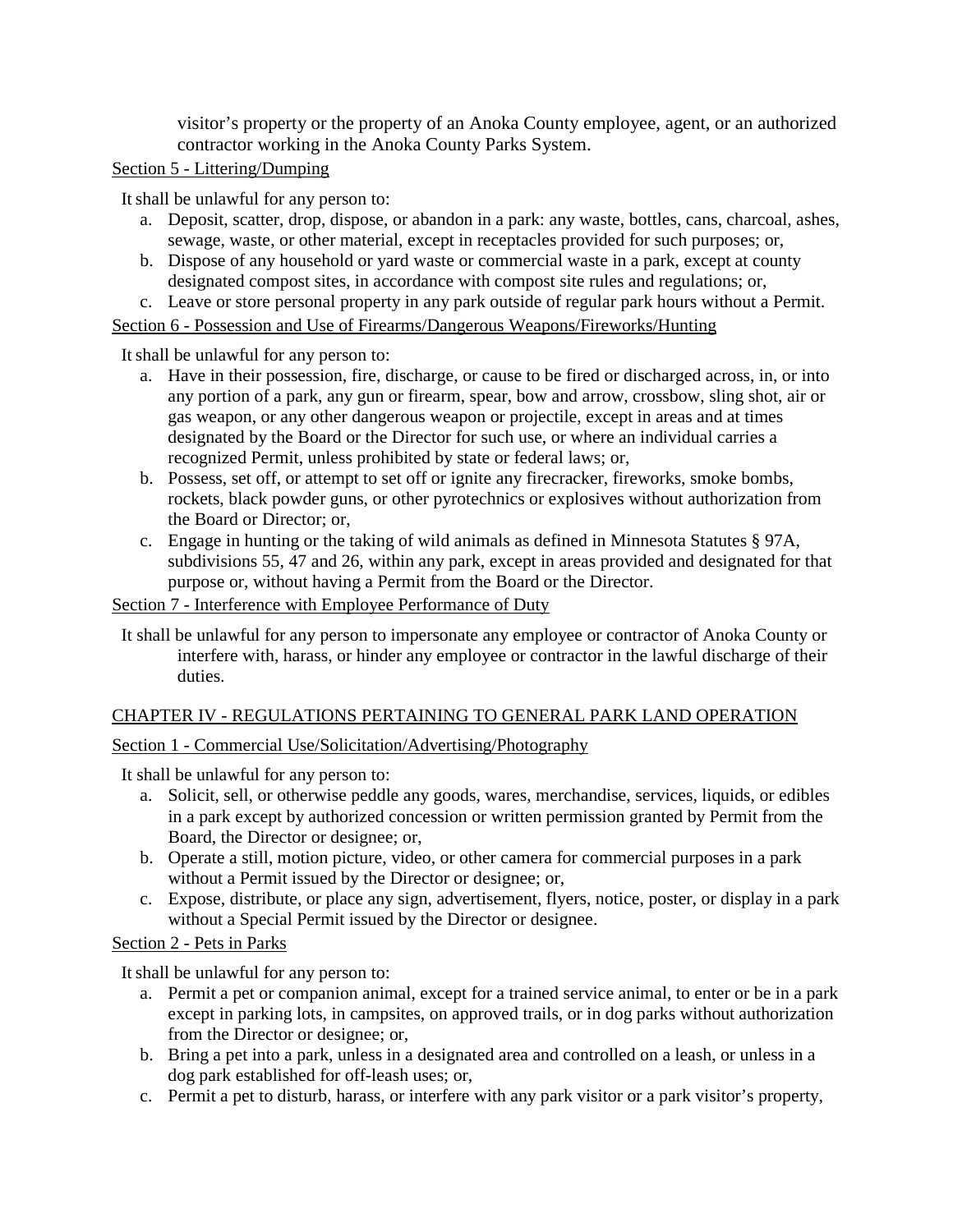property of a park employee, contractor of the county, or park wildlife; or,

- d. Tether any animal to a tree, plant, building, or park equipment; or,
- e. Operate a dog sled, skijoring device, or any other sled/ski equipment pulled by a pet or other animal except on designated trails for dog sleds at dates and times designated by Special Use Permit; or,
- f. Have custody or control of any pet in a park without possessing an appropriate device for cleaning up pet feces and disposing of the feces in a sanitary manner; or,
- g. Permit animal(s) to be brought into a park, except a pet, unless expressly permitted by the Director or designee; or,
- h. For any person to intentionally abandon or release any animal, living or deceased, within the boundaries of Anoka County Parks; or,
- i. For any person to intentionally leave any animal in circumstances likely to endanger the health and safety of the animal or to disturb, anger, alarm, or annoy other park users.

**Note**: Service Animals, as defined by this Ordinance and the ADA, may generally accompany people with disabilities in all areas of a park or facilities where the public is normally allowed to go. Service animals must be harnessed, leashed, or tethered, unless these devices interfere with the service animal's work or the individual's disability prevents using these devices. In that case, the individual must maintain control of the animal through voice, signal, or other effective controls.

## <span id="page-10-0"></span>Section 3 - Noise/Amplification of Sound

It shall be unlawful for any person to:

- a. Install, use, or operate or permit the use or operation within park boundaries any of the following devices:
	- i. Loudspeaker or sound amplifying equipment without authorization by Permit; or,
	- ii. Radios, compact disc players, digital music player, audio or video devices, televisions, musical instruments, or other machine or device for the production or reproduction of sound in such a manner as to be disturbing or a nuisance to reasonable persons of normal sensitivity within the area of audibility without authorization by Permit; or,
	- iii. Willfully make or continue, or cause to be made or continued, any loud, unnecessary or unusual noise which disturbs the peace and quiet within any park or which causes discomfort or annoyance to any reasonable park visitor of normal sensitivity.

The standards which shall be considered in determining whether a violation of the provisions of this section exists shall include, but not be limited to, the following:

- i. Level of the noise.
- ii. The intensity of the noise.
- iii. Whether the nature of the noise is usual or unusual.
- iv. The level and intensity of the background noise, if any.
- v. The type of area within which the noise emanates.
- vi. The intensity of human use of the area during the time at which the noise emanates.
- vii. The time of the day or night the noise occurs.
- viii. The duration of the noise.
- ix. Interpretation of these criteria by assigned staff of the Parks and Recreation Department shall allow, deny, or control level of sound amplifying equipment by park users.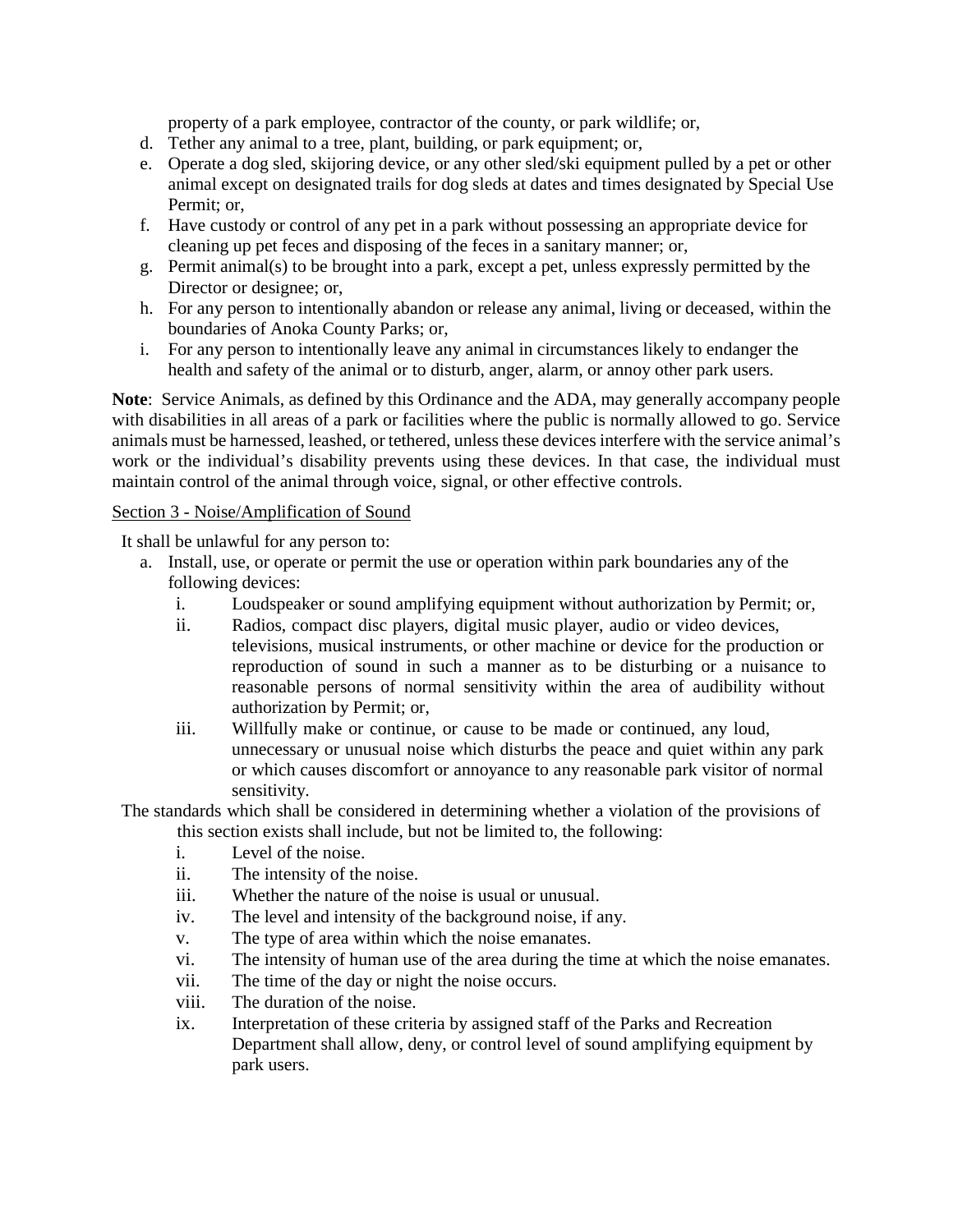#### <span id="page-11-0"></span>Section 4 - Fires

It shall be unlawful for any person to:

- a. Start a fire in a park, except in a designated area, and then only in fire rings, portable stoves or grills; or any other use exclusively allowed by Permit; or,
- b. Leave a fire unattended or fail to fully extinguish a fire; or,
- c. Scatter or leave unattended lighted matches, burning tobacco, paper, or other combustible material.

## <span id="page-11-1"></span>Section 5 - Aviation

It shall be unlawful to use park property for a starting or landing field for aircraft, hot air balloons, parachutes, hang gliders, unmanned aerial vehicle (drone), or other flying apparatus, unless otherwise authorized by Permit.

#### <span id="page-11-2"></span>Section 6 - Assembly, Meetings, Speeches, Demonstrations, Religious Activities, Parades

It shall be unlawful for any person to conduct public meetings, assemblies, worship services, entertainment, parades, promotions or demonstrations within a park without a Special Permit.

## <span id="page-11-3"></span>Section 7 - Amusement Devices

It shall be unlawful to bring in, set up, construct, manage, or operate any amusement or entertainment device without a Permit.

## <span id="page-11-4"></span>Section 8 - Unlawful Occupancy

It shall be unlawful for any person to enter any park, building, facility, or area that may be under construction, locked or closed to public use; or to enter or be upon any building, facility, or area after the posted closing time, before the posted opening time, or contrary to posted notice in any park without a Permit.

<span id="page-11-5"></span>Section 9 - Engine-Powered Models and Toys

It shall be unlawful for any person to start, fly, or use any powered model aircraft, unmanned aerial vehicle (UAV) or drone, model boat or model car, or rocket or like-powered toy or model without a Special Permit.

## <span id="page-11-6"></span>CHAPTER V - PROTECTION OF PROPERTY, STRUCTURES AND NATURAL RESOURCES

## <span id="page-11-7"></span>Section 1 - Disturbance of Natural Features

It shall be unlawful for any person to:

- a. Intentionally remove, alter, injure, or destroy any tree, plant, rock, soil, mineral, or other natural feature without a Permit; or,
- b. Dig trenches, holes, or other excavations in a park without a Permit; or,
- c. Introduce any plant or other agent within a park without a Permit.

#### <span id="page-11-8"></span>Section 2 - Disturbance of Wildlife

- a. Kill, trap, hunt, remove, harass, annoy, pursue, or in any manner disturb or cause to be disturbed, any species of wildlife, except as permitted in designated areas; or,
- b. Release or abandon any animal within a park without a Permit; or,
- c. Feed any wildlife in a park without permission of the Director or designee; or,
- d. Remove any animal, living or dead, from a park or conservation area without a Permit or contrary to the provisions of this ordinance or the laws of the State of Minnesota.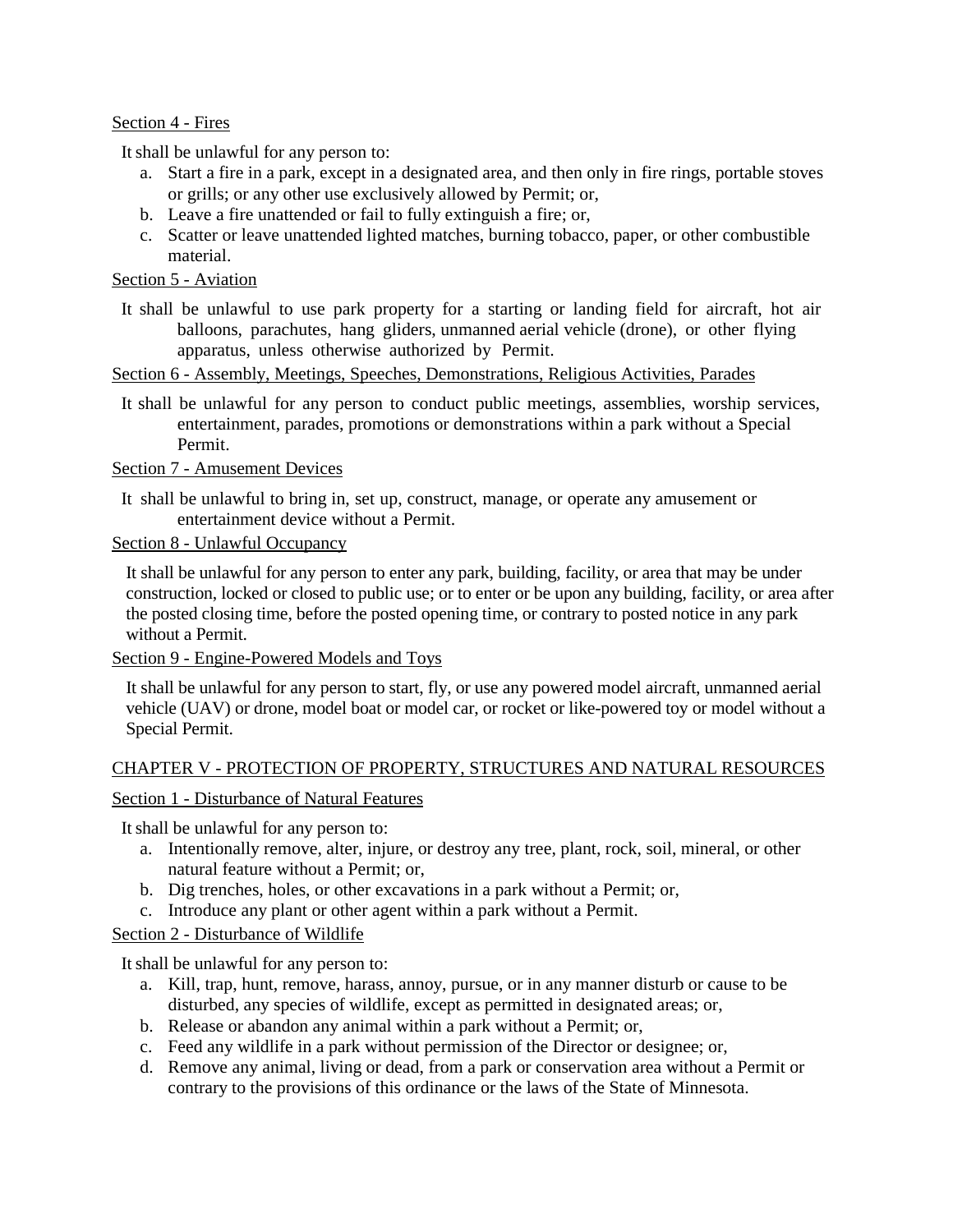## <span id="page-12-0"></span>Section 3 - Destruction/Defacement of Park Property/Signs

It shall be unlawful for any person to:

- a. Intentionally deface, vandalize, or otherwise cause destruction to park property; or,
- b. Intentionally deface, destroy, cover, damage, or remove any placard, notice or sign, or parts thereof, whether permanent or temporary, posted or exhibited by the Parks and Recreation Department; or,
- c. Remove any cultural artifacts from any park by any means, except by Permit.

## <span id="page-12-1"></span>Section 4 - Release of Harmful or Foreign Substance

It shall be unlawful for any person to:

- a. Place any debris or other pollutant in or upon any body of water in or adjacent to a park or any tributary, stream, storm sewer, or drain flowing into such waters; or,
- b. Release a pesticide in or upon any park land except as permitted by the Board or the Director; or,
- c. Discharge any wastes in a park, without approval for that purpose; or,
- d. Discharge any waste water except into a designated dumping station; or,
- e. Bring any material into a park which has been deemed by the State of Minnesota, or any other agency with lawful powers, to be a hazard to the natural environment, park facilities, or visitors.

#### <span id="page-12-2"></span>Section 5 - Interference of Park Property

It shall be unlawful for any person to build an encroaching structure on, or otherwise alter, any park property except by authorized Permit.

## <span id="page-12-3"></span>CHAPTER VI - REGULATION OF RECREATIONAL ACTIVITY

## <span id="page-12-4"></span>Section 1 - Camping

It shall be unlawful for any person to:

- a. Camp in a park except in areas provided and designated for that purpose; or,
- b. Camp without a Permit issued by the Parks and Recreation Department, except in those campsites which do not require a Permit; or,
- c. Occupy camp sites in a park contrary to a Permit or otherwise violate provisions of a Permit or posted rules; or,
- d. Operate any vehicle within a campground during posted curfew hours, except in emergencies; or,
- e. Camp overnight in a park, if under 18 years of age, unless accompanied by parent, legal guardian or by Special Permit from the Director or designee; or,
- f. Conduct any activities at a campground or any designated campsite without a Permit to camp, or,
- g. Camp in a park campground for more than seven (7) nights in a 30-day period without written permission from the Director or designee.

## <span id="page-12-5"></span>Section 2 - Picnicking

- a. Assume use of a picnic shelter at any time of the day if that shelter is reserved by a permitted group for the same day; or,
- b. Conduct picnic activities at reservation picnic sites contrary to a Permit or otherwise violate provisions of a Permit or posted rules; or,
- c. Conduct picnic activities at a campground or any designated campsite without first obtaining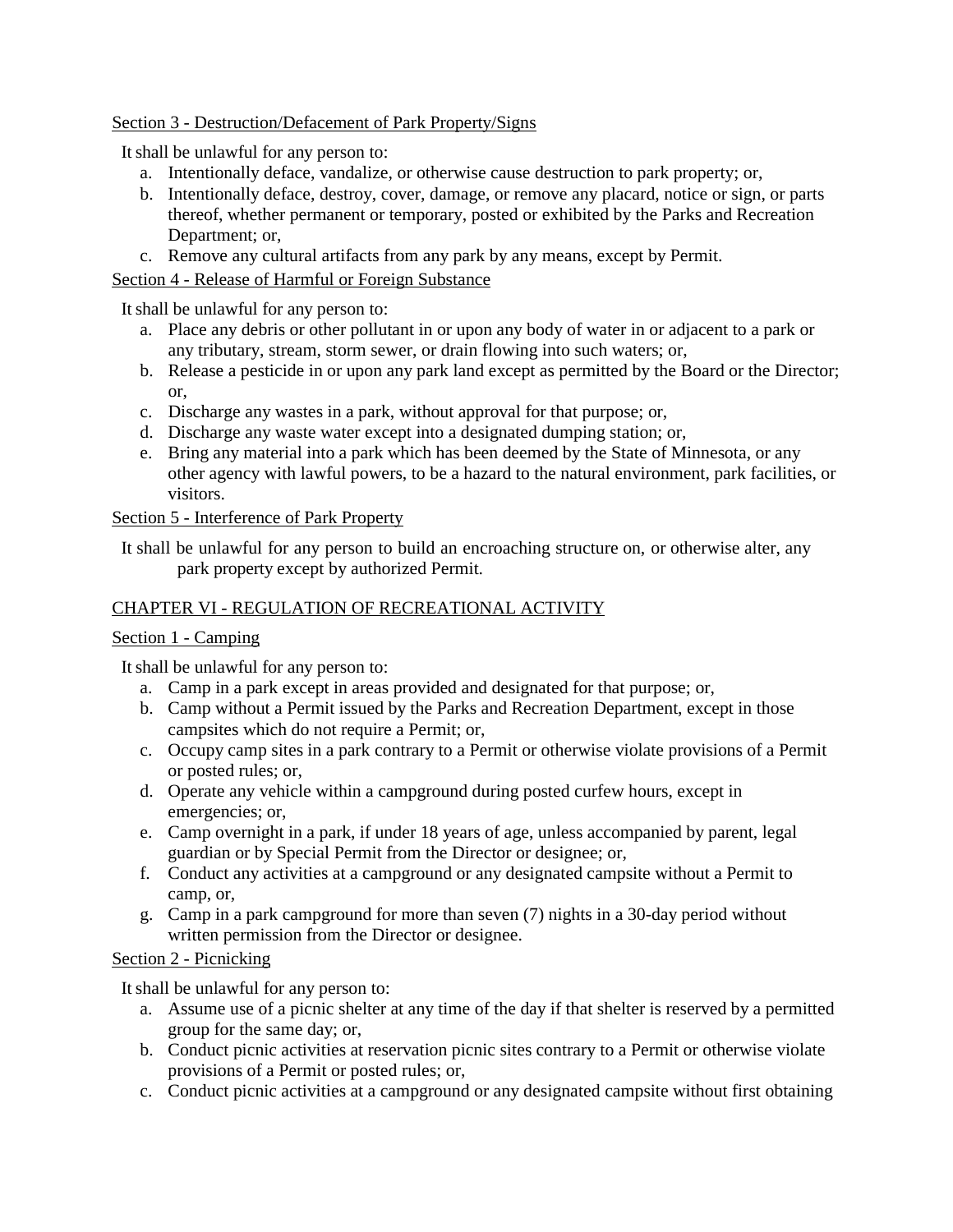a Permit to camp, or,

- d. Set up temporary shelters, tents, tarps, canopies, and other such devices without a Permit; or,
- e. Set up a hammock in a manner that damages natural resources or in a manner outside of recommended safety guidelines; or,
- f. Destroy or remove a Permit posted at a park facility.

## <span id="page-13-0"></span>Section 3 - Swimming/Beaches/Aquatic Facilities

It shall be unlawful for any person to:

- a. Fail to obey posted safety rules established by the Board or the Director at any swimming area, beach, or water park; or,
- b. Wade or swim within a park except in such areas specifically designated by signs and buoys for such use; and only between the dates and hours posted; or,
- c. Occupy a swimming area which is designated for the exclusive use by a contractor, licensee and/or lessee of Anoka County, including, but not limited to, designated day camp swimming facilities without permission of the exclusive-use operator or the Director; or,
- d. Take glass containers, or glass of any kind, except eyeglasses into any designated swimming area, beach, or aquatic facility; or,
- e. Use within a designated swimming beach area, any inner tube, life raft, or other inflatable or buoyant object or flotation device intended to support a person, except:
	- 1. United States Coast Guard approved Type I, II, III, or V personal floatation device when it is properly secured, of the proper size, and undamaged,
	- 2. Persons with disabilities who require use of a floatation device in order to participate in swimming, or by special permission from the Director or designee; or,
- f. Throw sand, mud, rocks, or any other dangerous objects on the beach or in the water which could cause injury to others; or,
- g. Swim beyond boundary buoys or markers; or,
- h. Set up temporary shelters, tents, umbrellas, or other such devices on a beach that are designed to accommodate more than two individuals or otherwise obstructs access to facilities; or,
- i. Bring a pet or companion animal into a designated swimming beach, except for trained Service Animals; or,
- j. Fish or operate boats or watercraft within an area designated for swimming.

## <span id="page-13-1"></span>Section 4 - Scuba Diving and Snorkeling

It shall be unlawful for any person to:

- a. Scuba dive or snorkel in a park in violation of Minnesota Statutes Chapter 86B "Water and Watercraft Safety"; or,
- b. Scuba dive or snorkel in a designated swimming area, pool, or aquatic facility unless authorized by Permit; or,
- c. Scuba dive or snorkel within 100 feet of watercraft access point; or,
- d. Conduct scuba diving instruction from a park without a Permit.

## <span id="page-13-2"></span>Section 5 - Boating

- a. Launch or land any watercraft upon any waters within a park except at designated locations and times or by Permit; or,
- b. Leave any watercraft unattended except in designated areas; or,
- c. Operate any watercraft within a designated swimming area or in any other prohibited area; or,
- d. To launch or operate a watercraft in a park in such a way that it causes the introduction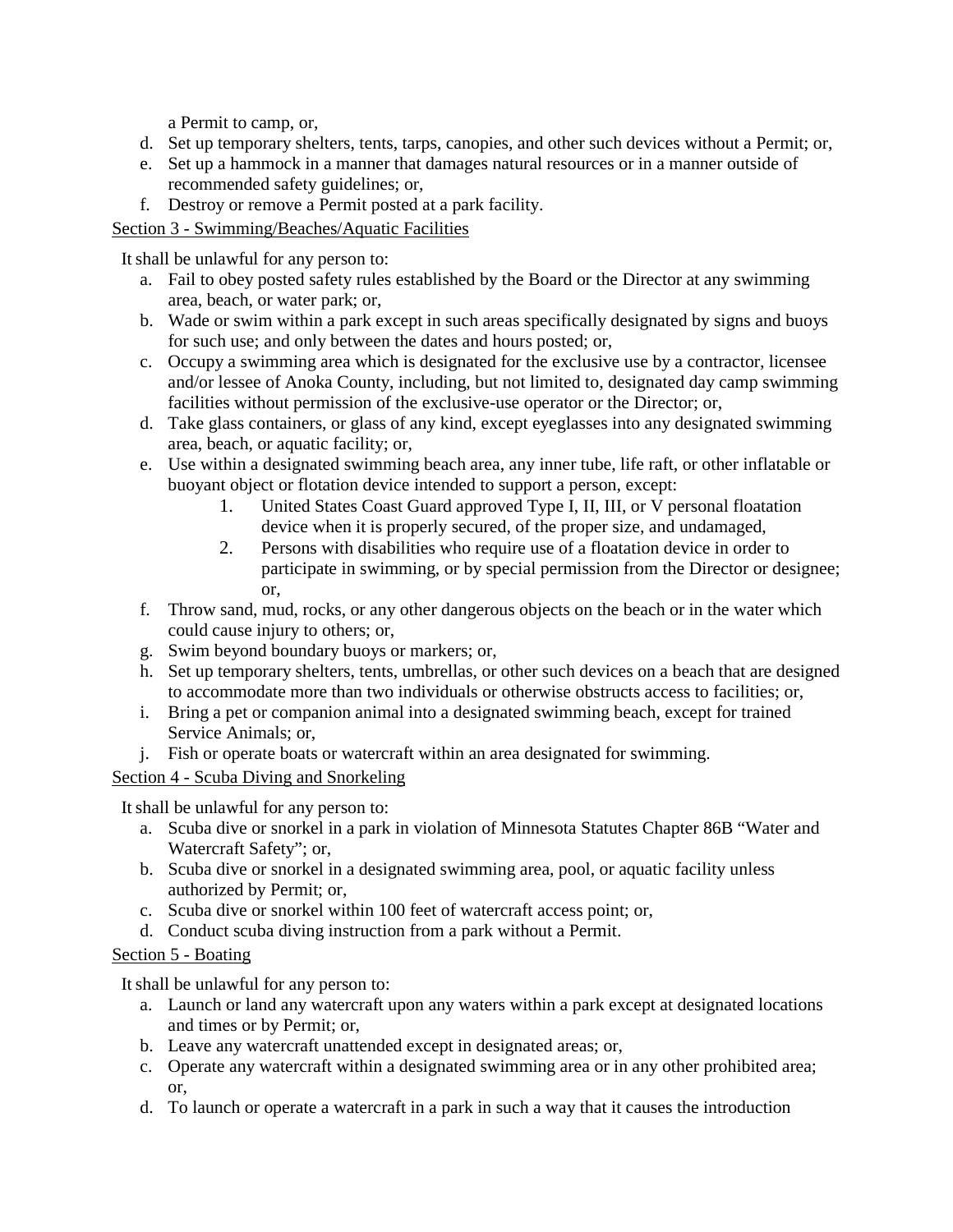and/or transport of invasive species in violation of Minnesota Statutes Chapter 84D, and rules/regulations adopted based thereon; or,

- e. Tow a person on water skis, inner tube, or any other device; or use a surfboard,
- f. kneeboard, or other water recreation device in a designated swimming area, boat launching area, or other unauthorized area; or,
- g. Launch or operate any watercraft in violation of rules and regulations controlling surface water use as established by the Board or Minnesota Department of Natural Resources; or,
- h. Load a watercraft in a manner that damages park property or disrupts the bottom of the water body at the launch site; or,
- i. Operate a watercraft in such a manner that its wash or wake will endanger, harass, or interfere with any person or property.

## <span id="page-14-0"></span>Section 6 - Fishing

It shall be unlawful for any person to:

- a. Fish in a park in violation of any provisions of Minnesota Statutes Chapter 97C or county regulations; or,
- b. Fish in a prohibited area; or,
- c. Leave any structure, shelter, or ice house upon a frozen body of water in a park after sunset, except in such areas and times as may be designated by the Director; or,
- d. Clean fish and dispose of the remains except at a facility provided for that purpose.

## <span id="page-14-1"></span>Section 7 – Horseback Riding

It shall be unlawful for any person to:

- a. Ride, lead, or allow a horse within a park except in designated areas or on designated trails; or,
- b. Ride, lead, or allow a horse within a park except during designated hours; or,
- c. Ride, lead, or allow a horse to cross any surface, roadway, or trail except at designated trail crossings; or,
- d. Ride a horse in a reckless manner so as to create a nuisance or endanger the safety or property of any park visitor; or,
- e. Tether a horse to a tree, other plant, building, or park equipment in situations likely to endanger natural habitat; or,
- f. Allow a horse to graze on growing grasses or browse on seedlings, trees, shrubs, or bushes.

## <span id="page-14-2"></span>Section 8 - Bicycling

It shall be unlawful for any person to:

- a. Operate a bicycle, except on designated trails and roadways and except as close to the righthand side of bike trail or roadway as conditions permit; or,
- b. Operate a bicycle in violation of Minnesota Statutes Chapter 169, "Minnesota Traffic Code"; or,
- c. Ride or operate a bicycle in a careless manner or at a speed faster than is reasonable and safe with regard to the safety of the operator and other persons in the immediate area; or,
- d. Ride a bike in excess of a posted speed limit; or,
- e. Park or leave a bicycle on any beach, in any county building, or in any picnic shelter, or in any other area where likely to endanger the health and safety of the public.

## <span id="page-14-3"></span>Section 9 - Snowmobiling

It shall be unlawful for any person to:

a. Operate a snowmobile in a park except on designated trails and then only on the right-hand side of the trail; or,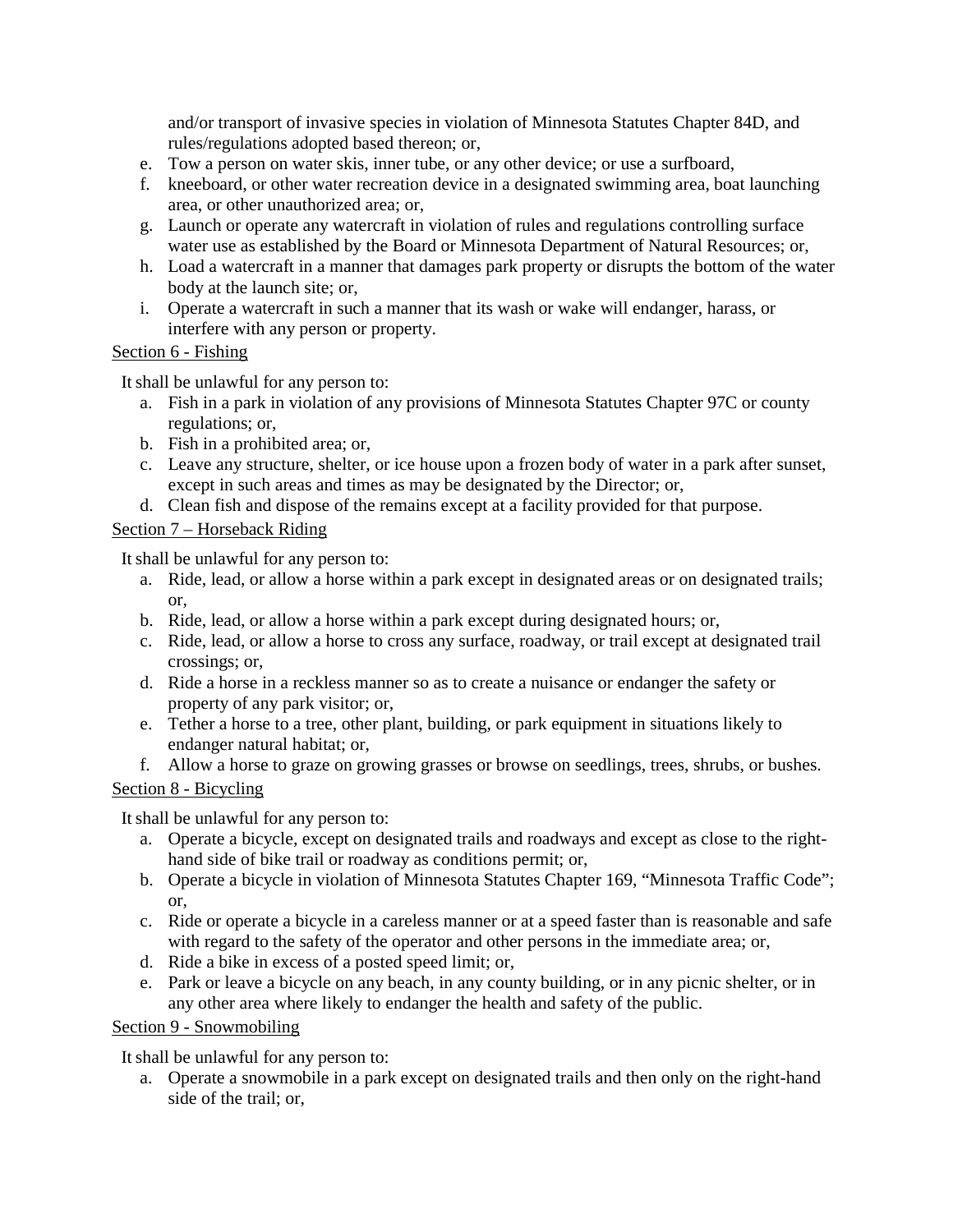- b. Operate a snowmobile in a park contrary to rules and regulations established by the Director; or,
- c. Operate a snowmobile in a park in excess of posted speed limits, at a rate of speed greater than reasonable or proper under current conditions, or in a careless, reckless, or negligent manner so as to endanger the person or property of another or to cause injury or damage thereto; or,
- d. Operate a snowmobile in violation of Minnesota Statutes Section 84.81-84.90 "Snowmobile Laws" and Minnesota Rule 6100 "Snowmobile Rules and Regulations" (all rules and regulations therein pertaining to 'public land and water' shall apply on park property); or,
- e. Tow another person or thing, except in emergencies and only through the use of a rigid tow bar attached to the rear of the snowmobile; or,
- f. Operate a snowmobile in violation of any posted trail sign.

## <span id="page-15-0"></span>Section 10 - Cross-Country Skiing and Skijoring

During the cross-country ski season, it shall be unlawful for any person to:

- a. Cross-country ski or skijor in any park except on designated trails at designated times; or,
- b. Conduct a race or event on park cross-country ski trails or skijor trails without a Permit from the Director or designee; or,
- c. Cross-country ski or skijor in a park in violation of Minnesota Statutes, 1983 Supplement, Section

85 - "Cross-Country Ski License"; or,

- d. Use a designated cross-country ski trail or skijor trail for any purpose other than crosscountry skiing or skijoring except by Special Permit or on those trails and times designated by the Director; or,
- e. Operate a dog sled or any motorized recreation vehicle on cross-country ski trails, or operate a motorized recreation vehicle on a skijor trail except by Special Permit from the Director or their designee; or,
- f. Cross-country ski or skijor on park trails contrary to rules and regulations issued by the Director or in violation of any posted trail sign.

<span id="page-15-1"></span>Section 11 - Other Winter Activities

It shall be unlawful for any person to ice skate, sled, snowboard, or downhill ski except at times and places designated by the Director or designee.

## <span id="page-15-2"></span>Section 12 - Golfing

It shall be unlawful for any person:

- a. To strike or propel a regulation golf ball, plastic type golf ball, or similar object using a golf club or comparable device in any area of a park not designated for such purpose.
- b. Violate the rules and regulations established by the Director or designee for use of golf course property.

## <span id="page-15-3"></span>Section 13 - Roller Skating/In-line Skating/Skateboarding

It shall be unlawful for any person to roller skate, in-line skate or skateboard:

- a. Except on paved bike trails unless posted otherwise; or,
- b. Except in a prudent and careful manner and at a speed that is reasonable and safe with regard to the safety of the operator and other persons in the immediate area; or,
- c. Except as close to the right-hand side of the authorized trail as conditions permit; or,
- d. In such a manner as to damage any park facility; or,
- e. In or upon any park building, stairway, railing, picnic table, or other park facility or structure.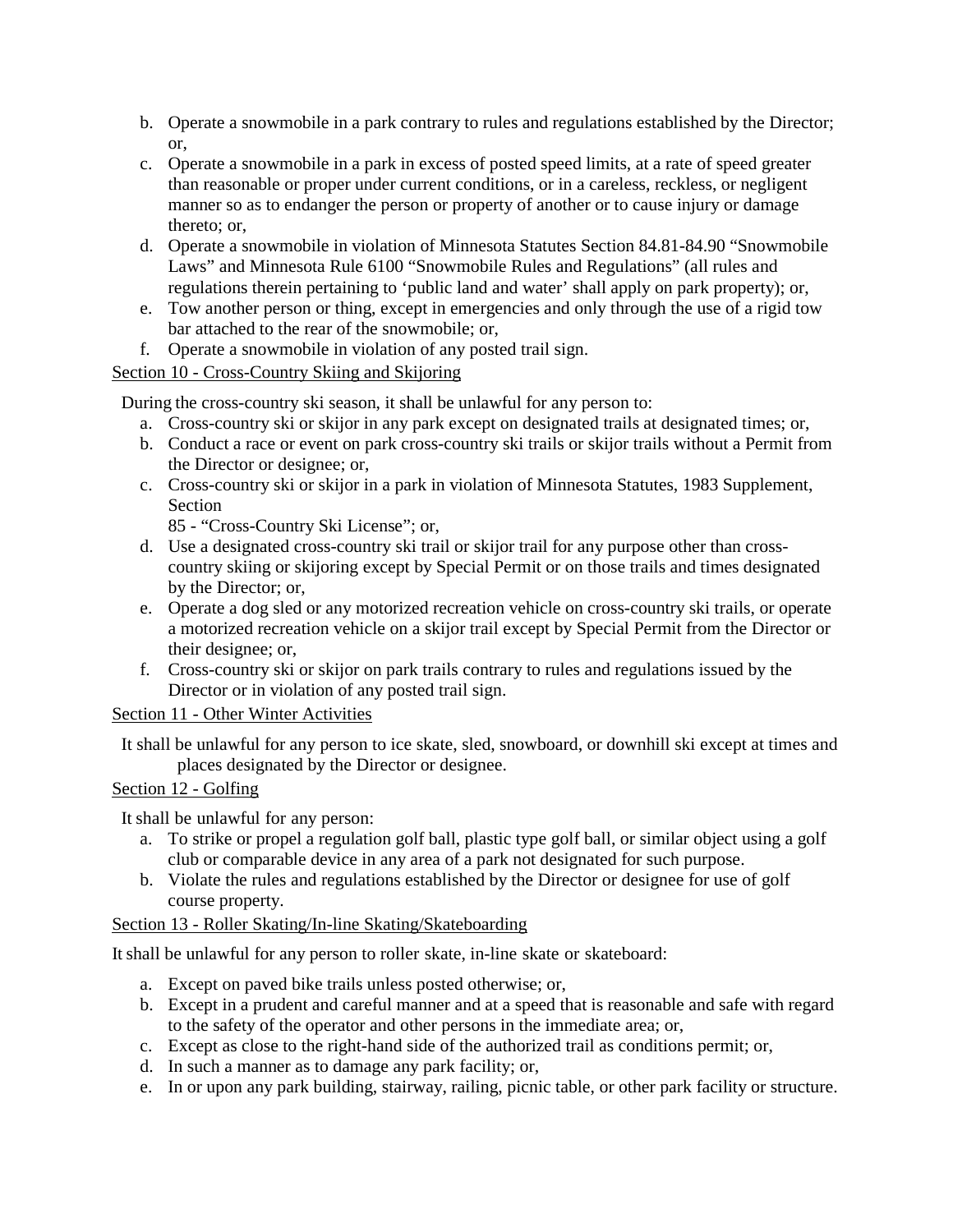#### <span id="page-16-0"></span>Section 14 - Geocaching

It shall be unlawful for any person to geocache in a park except in areas and at times designated by the Board or the Director.

#### <span id="page-16-1"></span>Section 15 - Disc Golfing and Horseshoes

It shall be unlawful for any person to:

- a. Play disc golf or horseshoes except in those areas and at times specifically designated for such purposes, or,
- b. Conduct disc golf or horseshoe tournaments, leagues, or organized play without a Permit from the Director or designee.

#### <span id="page-16-2"></span>Section 16 - Use of Other Power-Driven Mobility Devices (OPDMD)

It shall be unlawful for any person to use an OPDMD in a park except by a person with a mobility disability, and then only in areas as designated by Special Permit and with the prior approval of the Director or designee.

## <span id="page-16-3"></span>CHAPTER VII - REGULATION OF MOTORIZED VEHICLES, TRAFFIC AND PARKING

#### <span id="page-16-4"></span>Section 1 - Motorized Recreation Vehicles

It shall be unlawful for any person to use a self-propelled vehicle, including, but not limited to, motor vehicles as defined in Minnesota Statutes Chapter 169, other self-propelled vehicles, motorized skateboards and scooters, go-carts, snowmobiles and all-terrain vehicles (ATVs), within county parks, except on established roadways, trails or other areas designated for such purpose within said parks except by Special Permit from the Director or designee.

#### <span id="page-16-5"></span>Section 2 - Vehicle Operation

It shall be unlawful for any person to:

- a. Operate a vehicle at a speed in excess of 25 miles per hour or posted speed limits; or,
- b. Operate any vehicle within a park except upon roadways, parking areas, or other designated locations; or,
- c. Operate a vehicle within a park in violation of posted regulations, Minnesota Statutes Chapter 169, municipal traffic codes, or orders or directions of traffic officers or park employees authorized to direct traffic; or,
- d. Operate a vehicle in a careless or reckless manner; or,
- e. Operate a vehicle which emits excessive or unusual noise, noxious fumes, dense smoke, or other pollutants; or,
- f. Operate a vehicle within a park area outside of regular park hours; or,
- g. Fail to yield right-of-way to pedestrians.

## <span id="page-16-6"></span>Section 3 - Parking Vehicles

It shall be unlawful to:

- a. Park or leave a vehicle standing except in a designated area and then only in a manner so as not to restrict normal traffic flow, unless authorized by the Director or designee; or,
- b. Leave a vehicle standing outside of regular hours in any area of a park without a Permit issued by the Director or designee; or in a campground outside of regular hours without a valid camping Permit; or at a boat launch except for the purpose of nighttime angling where permitted; or canoe camping by Special Permit; or at those areas and times as so designated by the Director; or,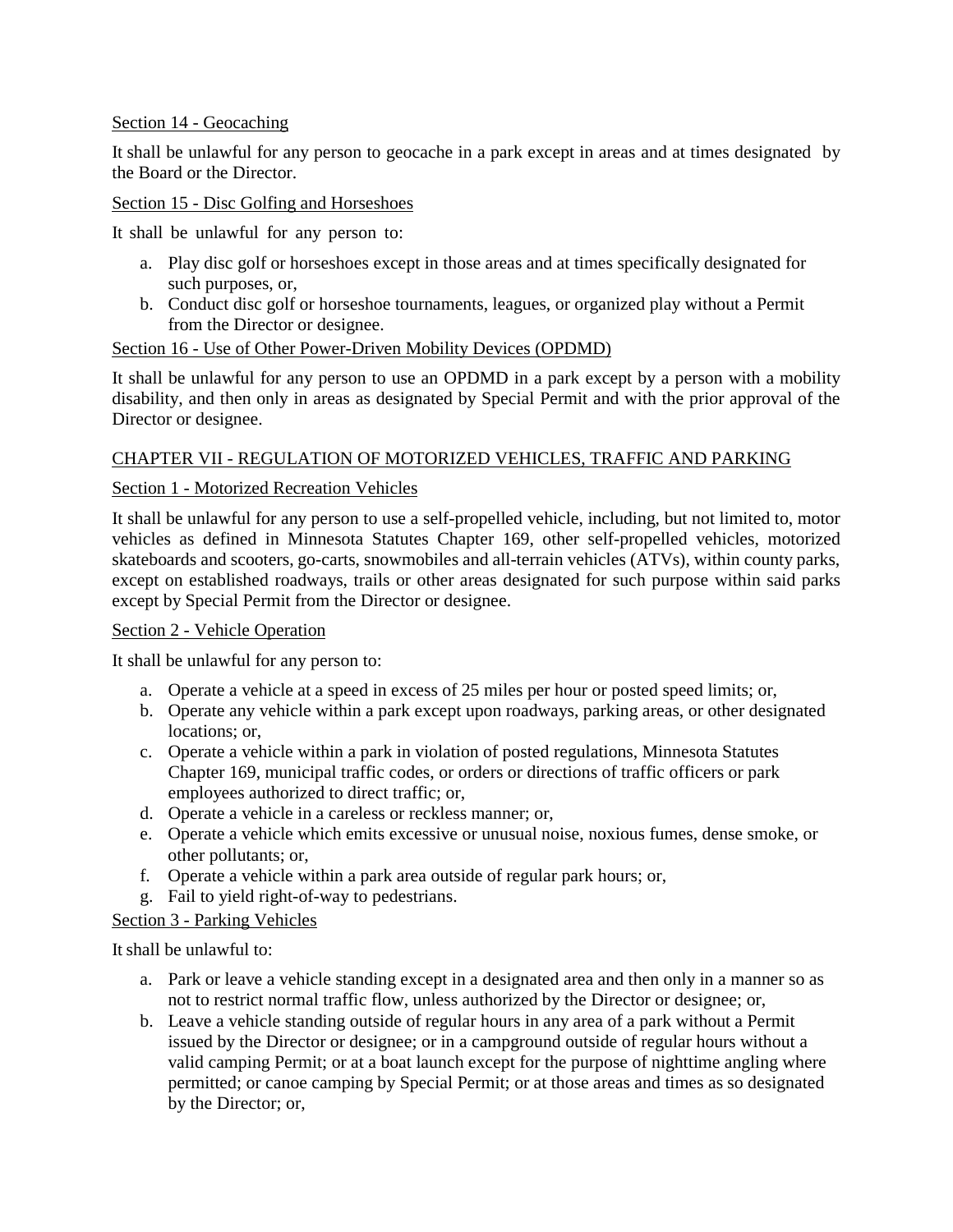- c. Park in a designated disability parking space, unless the vehicle is equipped with a visible and valid disability parking certificate, disability permit, or license plates for physically disabled persons as required by law; or,
- d. Park or leave a vehicle without a boat trailer in a parking space designated for vehicles with boat trailers; or,
- e. Park a vehicle with a boat trailer except in designated boat trailer parking areas.

## <span id="page-17-0"></span>Section 4 - Maintenance of Personal Vehicles

It shall be unlawful to:

- a. Wash, polish, grease, change oil, or perform other maintenance on any vehicle on park property; or,
- b. Conduct repairs on any vehicle except in emergencies and only when permitted by the Director or designee.

## <span id="page-17-1"></span>CHAPTER VIII - ENFORCEMENT

<span id="page-17-2"></span>Section 1 - Officer Authority

- a. Any peace officer, including the Anoka County Sheriff, local police, and other law enforcement officers shall have the authority to enforce the provisions of this Ordinance; and,
- b. The Park Services Manager and all other authorized employees shall, in connection with their prescribed duties, uphold the provisions of this ordinance and, except as limited by the Director, issue warnings and eject from a park, persons acting in violation of this ordinance.

#### <span id="page-17-3"></span>Section 2 - Fines and Penalties

A person guilty of violating any provision of this ordinance shall be guilty of a misdemeanor and may be punished by a fine and/or by imprisonment. All fines collected under this ordinance shall be deposited in the county park fund to the extent authorized by the State of Minnesota or other legally designated authority.

#### <span id="page-17-4"></span>Section 3 - Additional Rules and Regulations

The Director shall have the right to issue rules and regulations relative to this ordinance.

#### <span id="page-17-5"></span>Section 4 - Impoundment of Pets

Authorized employees and Enforcement Officers shall have the authority to restrain or seize pets found running at large on park property and shall turn the animal over to the proper authorities or County designated facilities.

#### <span id="page-17-6"></span>Section 5 - Permit Revocation

The Director or his designee shall have the authority to revoke for good cause any Permit. Any Permit or reservation may be revoked upon violation by the permittee of any ordinance, rule, or regulation of Anoka County.

#### <span id="page-17-7"></span>Section 6 - Employee Performance of Duty

Nothing in this ordinance shall prevent employees or agents of the county from performing their assigned duties.

#### <span id="page-17-8"></span>Section 7 - Closing of Park Roads, Trails, and Other Areas

The Director or designee shall have the power to close any county park roadway, trail, or other area within the county park system, provided these areas are not part of: